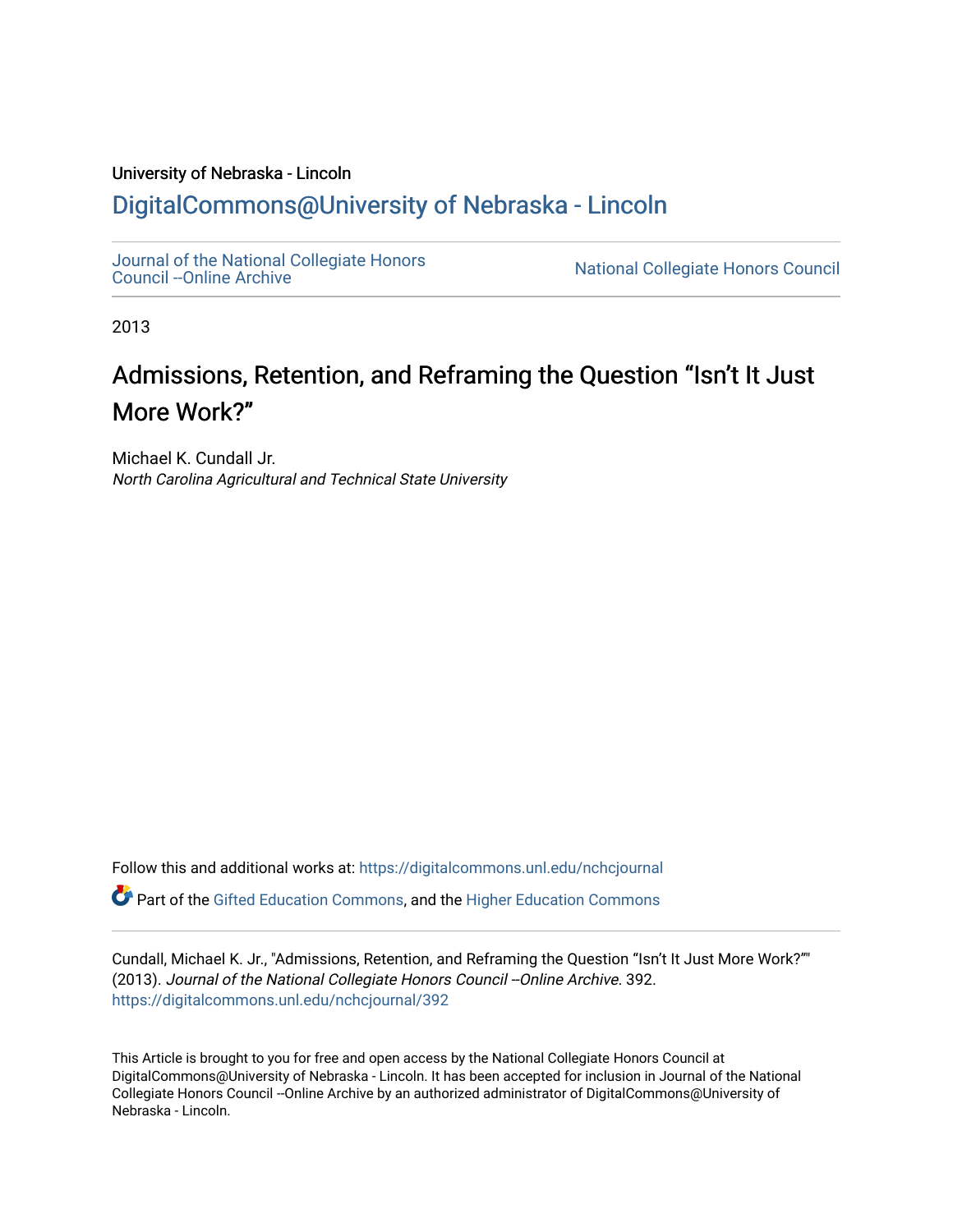# **Admissions, Retention, and Reframing the Question "Isn't It Just More Work?"**

#### **Michael K. Cundall, Jr. North Carolina Agricultural and Technical State University**

In the lead essay of this Forum, one of the questions Jerry Herron asks in discussing honors admissions is "What are we offering?" This question n the lead essay of this Forum, one of the questions Jerry Herron asks in relates directly to the question often posed by well-meaning parents, wellintentioned students, and inquisitive administrators who want to know if honors is just more and/or harder work and hence not worth the risk. Having gotten a B in honors calculus will do damage to a GPA when the student could have earned an A in a non-honors calculus course. Students and parents might thus perceive the cost of honors work to outweigh the possible benefits, believing that the notation of honors on a transcript or diploma will not look as important as the GPA on a future résumé.

Many of us in honors, when we reply to queries about the difficulty of honors, explain that honors education is different in approach from regular coursework and employs different methods. We typically have retention and graduation rates that support our contention that honors helps rather impedes a student's college career. While this strategy often allays the worries of students and parents, perhaps we can do more in making the argument convincing to upper-level administrators, especially given the seemingly constant strain on resources in honors. We need also to make the case that the skills students develop in honors will benefit them in future job interviews and graduate applications. As honors apologists, we need to emphasize recent research on co-curricular activities and their effects on retention and graduation, making the case that honors education has a positive impact on retention and graduation for undergraduates. The answer to the question about what honors has to offer is that it provides the kind of co-curricular support for an academically rigorous curriculum that enables students to graduate from college with a rich experiential background and to launch a successful career. If strong and meaningful co-curricular activities have positive effects on graduation and retention and honors is a co-curricular experience writ large, then worries about the risk of honors are misplaced.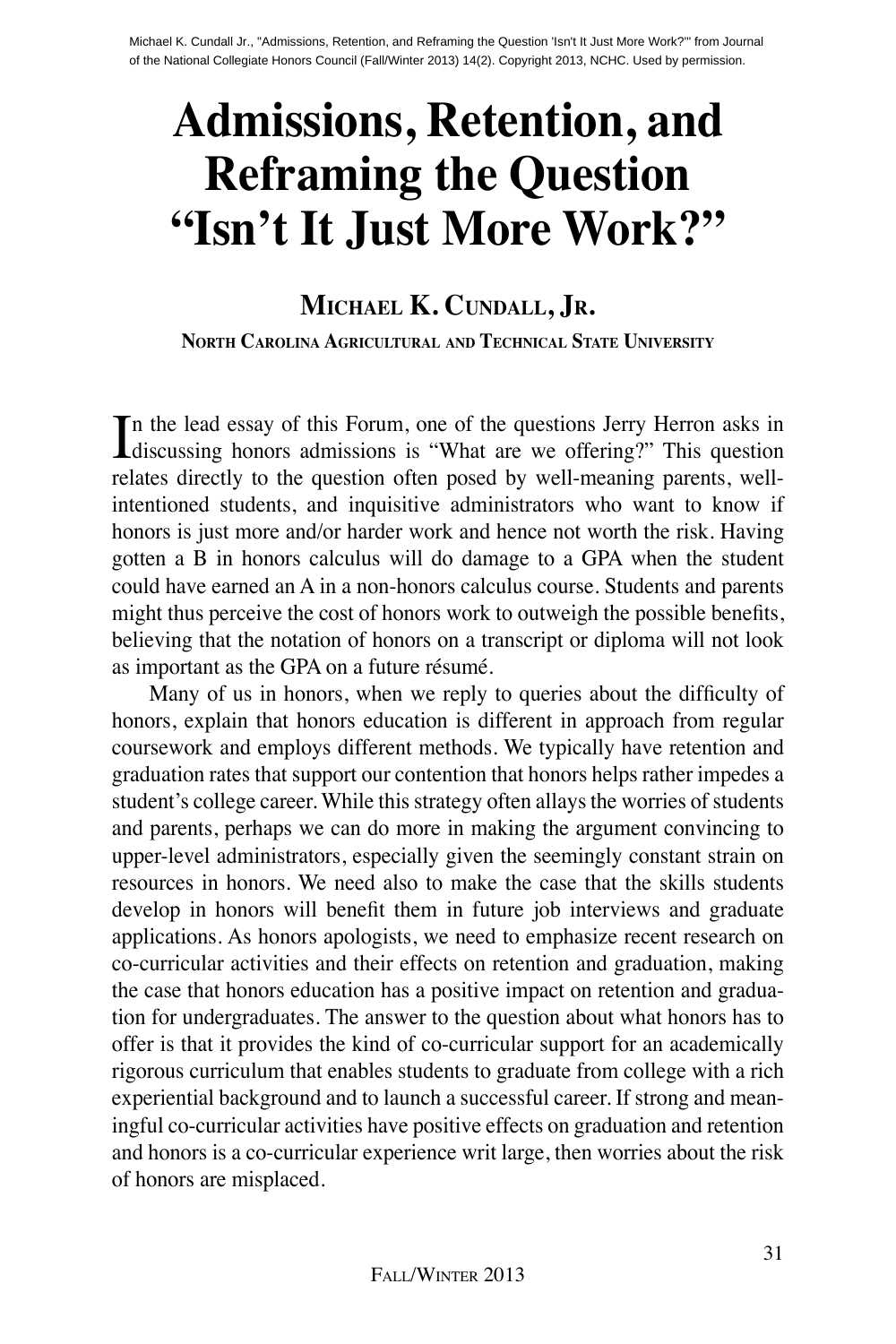The factors that influence student success are myriad. Socioeconomic status, race, ethnicity, gender, and immigrant background can all influence student success (Kuh, et al.); these factors are beyond the institution's control and, in some instances, can militate against success in college. The institution does have control, though, over many important factors that can benefit students, including expectations in the classroom, the structure of curricula, and the availability of extra-curricular activities (see Kuh, et al., footnote 1, for a long list).The evidence also suggests that educational programs and practices that significantly engage students during their first year can and do have a positive influence on student success (Gerken and Volkwein). An institution can deploy these kinds of strategies and programs to increase retention and graduation and honors programs can make three important contributions in the areas of meaningful student-teacher relationships, significant peer relationships, and clear expectations.

Student-professor relationships are an essential feature of honors programs, where the smaller class sizes create opportunities for high-quality relationships with professors. Graunke and Woosley, among others, have shown that meaningful out-of-class contact with professors about either research questions or how to succeed in college is positively related to student success. Students do better if they feel they can approach a professor about more than simply coursework. Mentoring relationships and advising activities also meaningfully contribute a to a student's success, helping them to feel part of the larger community. Any program or set of practices that brings students and faculty closer together is likely to have a salutary effect on success, especially since honors teachers tend to be enthusiastic in their support of students.

The second area of importance for student success is peer interactions (Kuh et al.). Honors students spend the preponderance of their time in close contact with members of their peer group, where they develop a new social identity away from and sometimes radically different from their high school or family identity. As students grow comfortable with their identity on campus, they begin to work through and discuss topics of importance to them in the sociopolitical realm. They interact with peers and often professors as well to understand currently relevant political and moral issues. Beyond social interactions with their peers, students can create or find support in study and discussion groups, often carrying forward discussions from their classes. As honors puts together students who are geared toward success in a variety of programming areas (living learning communities and service projects as well as classes), the students help one another maintain their drive and achievements.

The third factor important for success is student expectations. Wrong or vague expectations of college can negatively influence students' satisfaction with their college experience and lead to lower persistence to graduation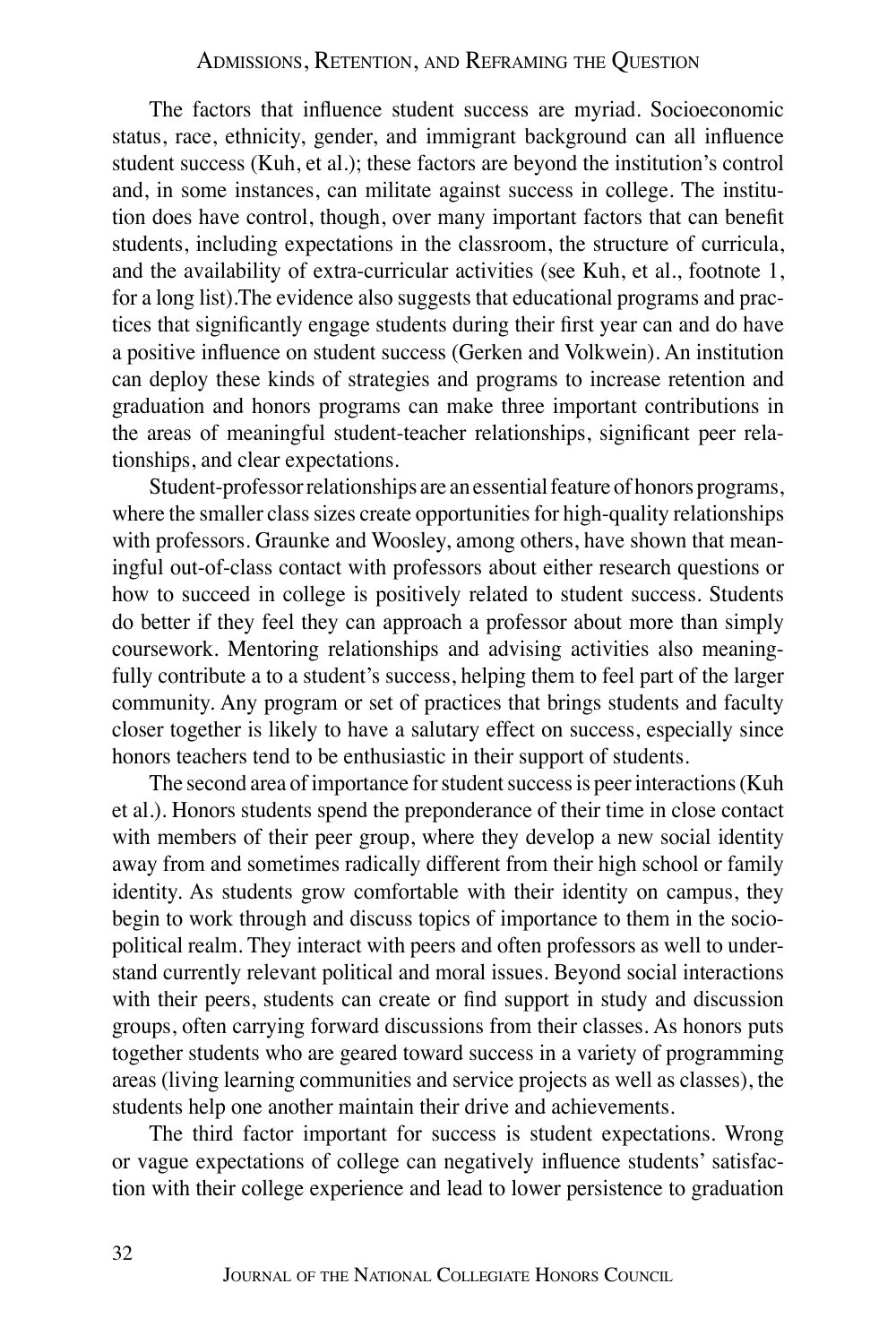#### Michael K. Cundall, Jr.

(Kuh et al.). Honors students may come into college with a more nuanced understanding of what to expect from college, but they too need to pay close attention to their curriculum and receive good advising about how to meet requirements and position themselves for entry into graduate school or the job market. Many in honors assume that the students come into a program already motivated and focused on their future, already attuned to the values of honors, so that advisors need only to guide them through the process of achieving their goals through honors. While this assumption may be true in most cases, honors helps students internalize their goals and achieve them in a focused manner.

These three factors comprise a powerful sales pitch for honors, in Jerry Herron's parlance. I tell students and parents that honors classes are smaller and promote a qualitatively better kind of student/professor interaction. I stress that having a good relationship with professors can help them do better in classes because they get to know how professors think and what they expect. The professors can help them get summer research appointments or internships, and can then write letters of recommendation for graduate schools or jobs. Honors students can also be more successful because they are surrounded by other students who are interested in achieving in the same ways they are. They study and work in an intellectual atmosphere that encourages service projects and other kinds of active participation on campus or in the broader community. Finally, honors is an environment where students are expected to perform at their best. Being told that they are honors students leads them to have higher expectations of themselves. They receive privileges and opportunities that others do not, and they typically strive to deserve them by doing well in their classes, being an example for others on campus, and making the university proud.

Honors thus acts as one large and multi-faceted co-curricular as well as curricular activity that incorporates factors proven to lead to student success and to mitigate possible causes of failure. Hence, the worry that honors is so hard that it might inhibit success is exactly at odds with what the research suggests. Honors education provides the very sorts of activities and supports that we know contribute to success, so it is much more than mere salesmanship when honors administrators claim that honors is a mechanism for student success.

#### **References**

Gerken, J. T., and Volkwein, J. F. (2000, May). Pre-College Characteristics and Freshman Year Experiences as Predictors of 8-Year College Outcomes. Paper presented at the annual meeting of the Association for Institutional Research, Cincinnati, OH.